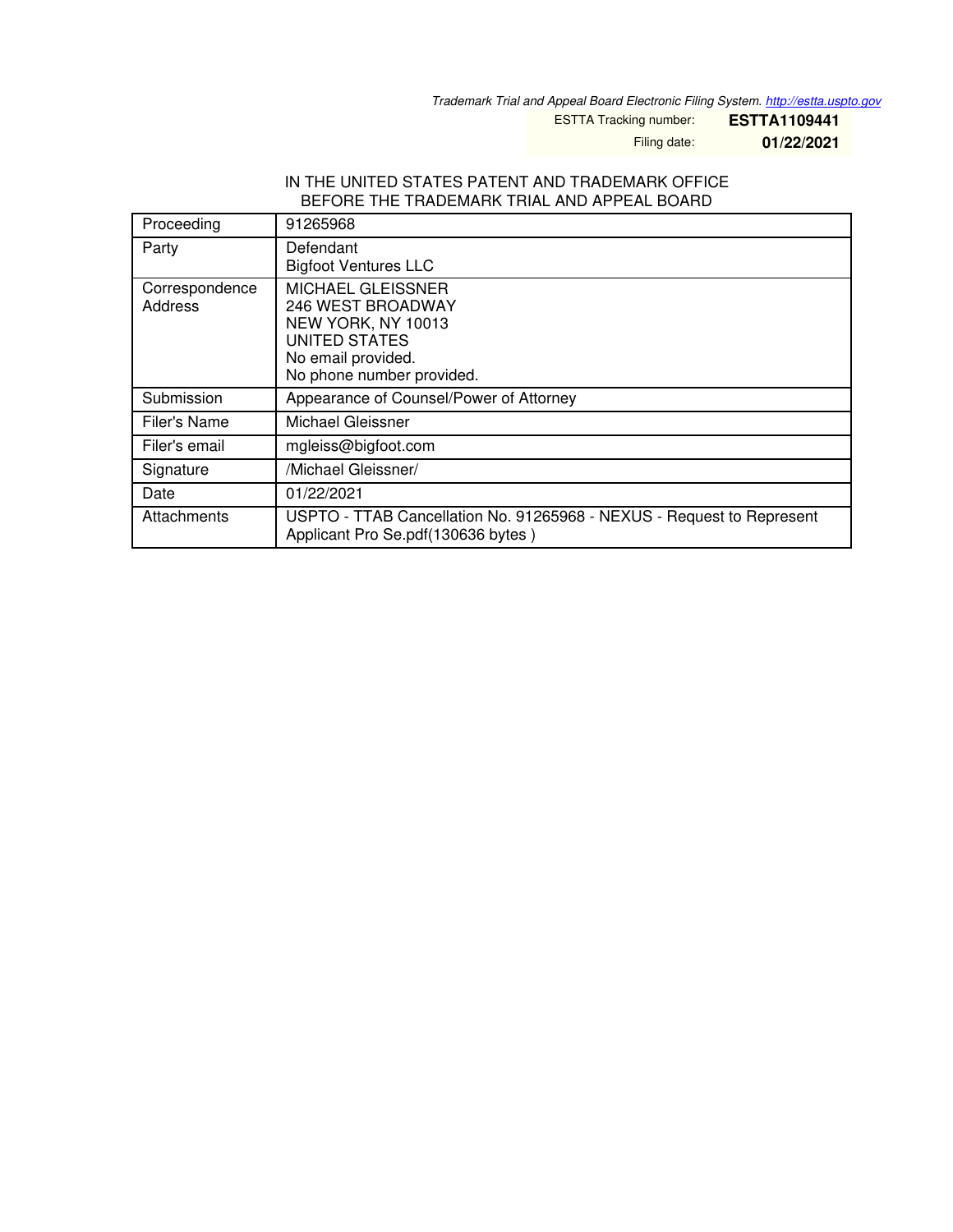**United States Patent and Trademark Office Trademark Trial and Appeal Board P.O. Box 1451 Alexandria VA 22313-1451**  General Contact Number: 571-272-8500 General Email: [TTABInfo@uspto.gov](mailto:TTABInfo@uspto.gov)

January 22, 2021

Cancellation No. 91265968

NEXUS Digital LLC.

v.

Bigfoot Ventures LLC.

### **Michael Gleissner, Managing Director:**

In the abovementioned opposition proceedings, Respondent's attorney filed a request to withdraw from the subject Mark. Therefore, respondent has encountered some unfortunate delays with obtaining all records related to trademarks and ongoing proceedings.

Respondent intends to continue the proceedings, pro se, with the undersigned Michael Gleissner, corporate officer of the Respondent as duly appointed legal representative, representing the Respondent.

The lack of response was inadvertent, and we respectfully ask for the Office to allow the continuation of the proceedings. The undersigned respectfully requests to excuse the late filing of this declaration, and wishes to point out (a) that the undersigned and sole legal representative of the Respondent has been significantly impacted by the restrictions caused by the health pandemic generally known as the "Covid Pandemic", restricting travel and availability of office staff, resulting in severe delays of mail forwarding, (b) the undersigned has left the United States in May 2020 with his family, and presently based in Taiwan Republic of China, without any international travel due to fear of being impacted by the deadly disease, (c) undersigned has, for that reason, just recently, specifically within the last 14 days, been made aware of the document sent by counsel of the adverse party, and (d) needed some time to familiarize himself with the online systems and procedures to gain access to the proceedings.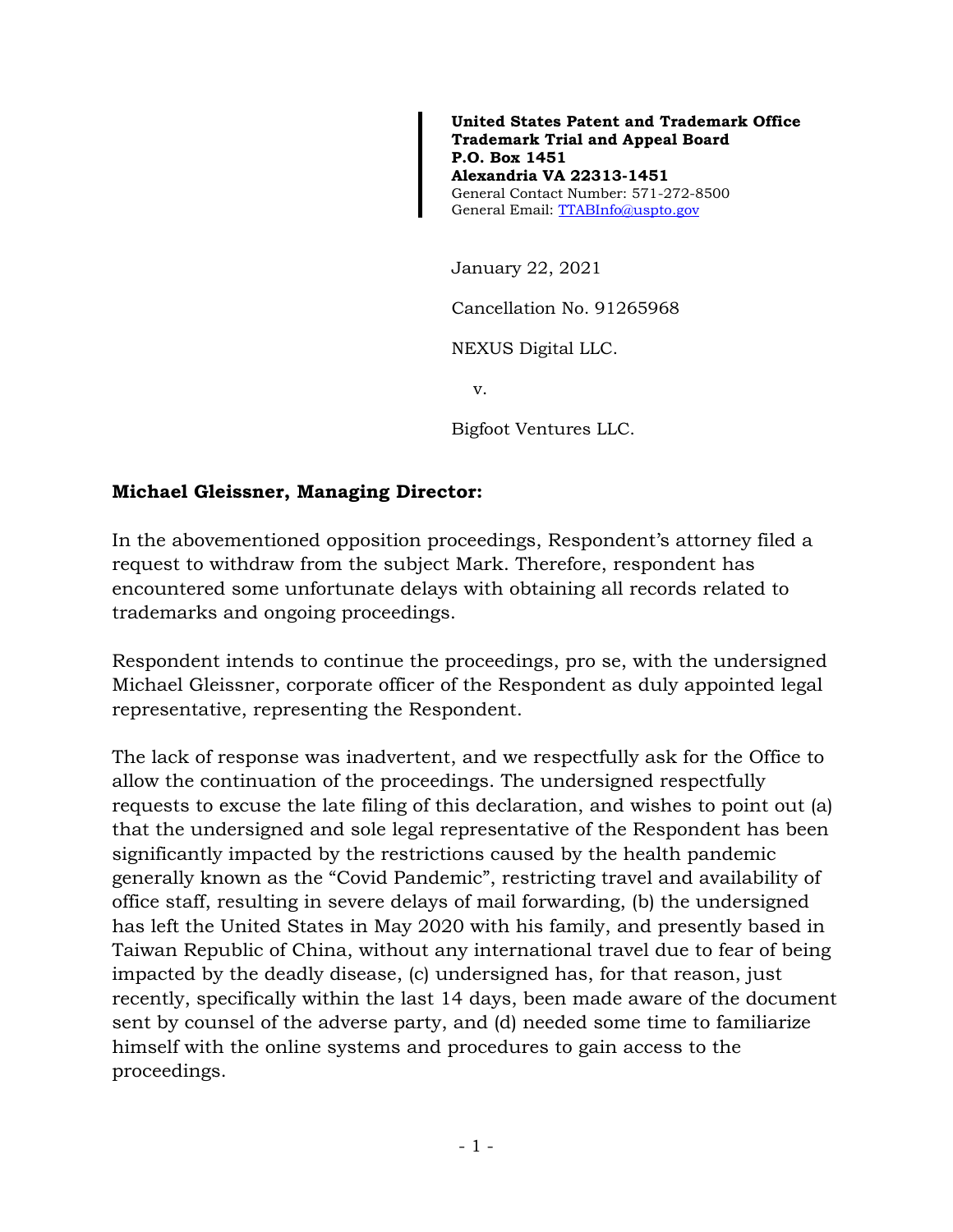Therefore, it is respectfully requested for the office to allow the proceedings to continue, with a short additional time granted for a response, with the undersigned representing the Respondent *pro se*.

# **Potential Deficiency of the filing of Applicant date January 5, 2021**

The undersigned would like to point out that no signature can be identified on any statement of counsel on the subject submission, and it is therefore not signed. Respondent can furthermore not locate any certificate of service that indicates that the filing of Notice of Default was served, in accordance with the rules of proceedings of the Trademark Trial and Appeal Board, to the Respondent. Respondent was just recently made aware of the proceeding when accidentally coming across unsolicited attorney advertisement emails which prompted Respondent to check the online status.

In case the Office does not accept the late submission of Respondent for the reasons specified on page 1, the undersigned respectfully requests to take the potential deficiencies above into consideration when making a decision whether this response was file in a timely manner or not.

# **Correspodence contact address going forward**

For any correspondence going forward, the undersigned respectfully requests to update the addresses for service in the abovementioned proceedings to be amended to:

 Michael Gleissner 4 Taylor Street Millburn NJ 07041

For the Respondent

Michael Gleissner